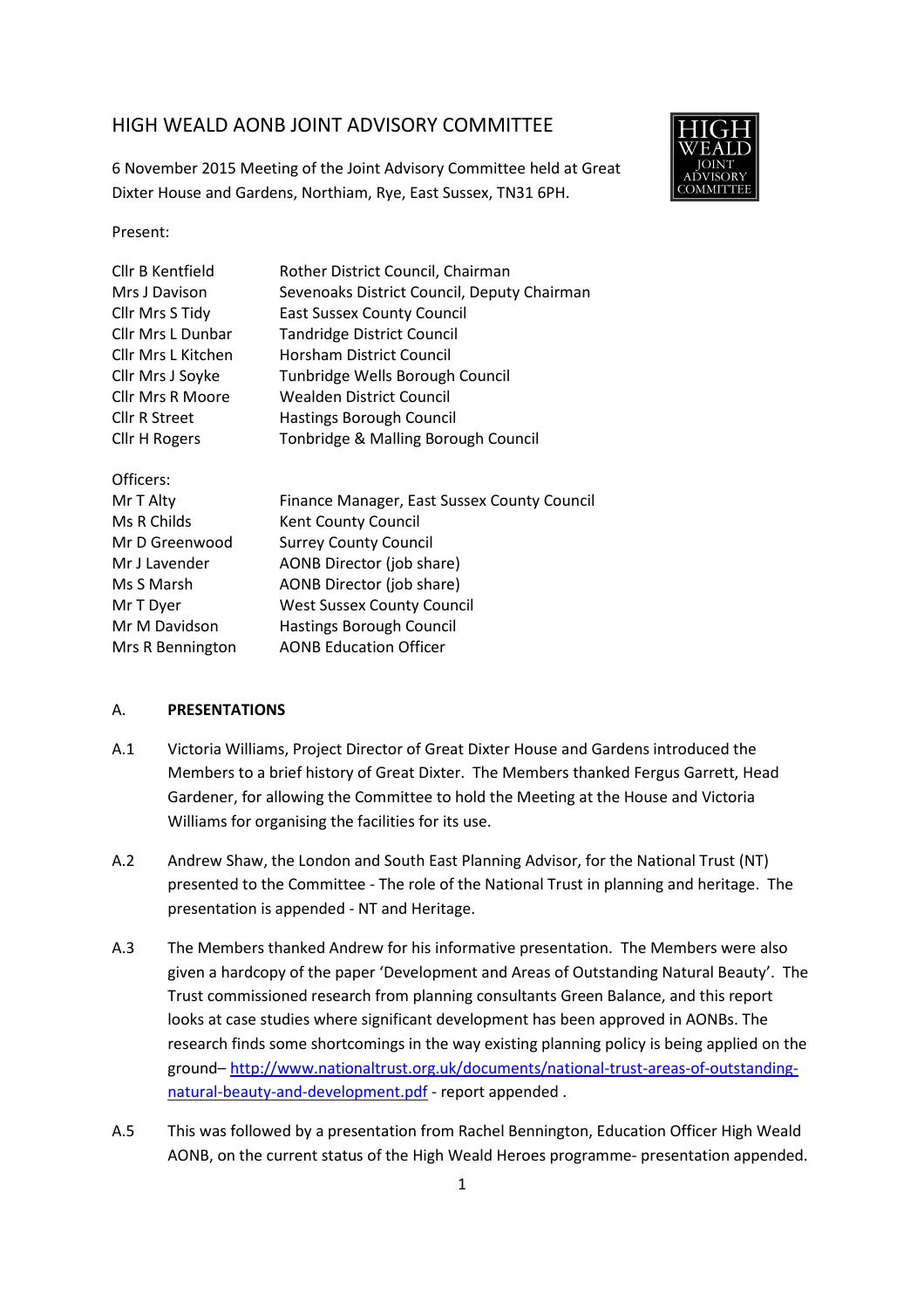- A.6 Cllr R Street requested that he received a list of Primary Schools within Hastings area that the Unit are working with.
- A.7 RESOLVED to note the presentation.

#### 1. **APOLOGIES**

1.1 Apologies were received from the following Members and officers:

Councillor M Balfour, Councillor B Acraman, , Councillor G Thomas, Councillor C Hersey, Councillor M Sydney, Mrs Alison Field, Mrs V Pullen, Mr R Edwards, Mrs H French, Mr J Seymour , Mrs J Hollingum, Mr D Scully.

#### 2. **MEMBERS INTERESTS**

2.1 It was noted that there were no declarations of interest raised by the Members.

### 3. **URGENT MATTERS**

3.1 It was noted that no urgent matters were raised by the Members.

### 4. **ELECTION OF MANAGEMENT BOARD MEMBERS**

- 4.1 The Chairman Cllr Brian Kentfield took the JAC through the nominations for Chairman, Vice-Chairman, and six additional Management Board Members after which voting by the JAC Members took place.
- 4.2 RESOLVED to note that the following Members have been elected for Chairman, Vice-Chairman and Management Board:

**Elected Chairman: Mrs J Davison**  Proposed by Management Board; seconded by Cllr Mrs L Dunbar **Elected Vice-Chairman Cllr Mr B Kentfield**  Proposed by Management Board; seconded by Cllr Julia Soyke **Elected Management Board Member: Cllr Mrs S Tidy**  Proposed by Cllr Mrs R Moore; seconded by Cllr B Kentfield  **Elected Management Board Member: Cllr M Balfour**  Proposed by Mrs J Davison; seconded by Cllr Mrs R Moore **Elected Management Board Member: Cllr M Sydney**  Proposed by Cllr M Balfour; seconded by Cllr L Dunbar **Elected Management Board Member: Cllr Mrs R Moore**  Proposed by Cllr Mrs S Tidy; seconded by Cllr H Rogers **Elected Management Board Member: Cllr C Hersey**  Proposed by Cllr B Kentfield; seconded by Mrs J Davison **Elected Management Board Member: Cllr B Acraman**  Proposed by Cllr M Balfour; seconded by Cllr Julia Soyke

4.3 Mrs J Davison as the newly elected Madam Chairman took control of the meeting. Mrs J Davison warmly thanked Cllr B Kentfield for all his work and support as Chairman and for his continued support in his role as Vice-Chairman.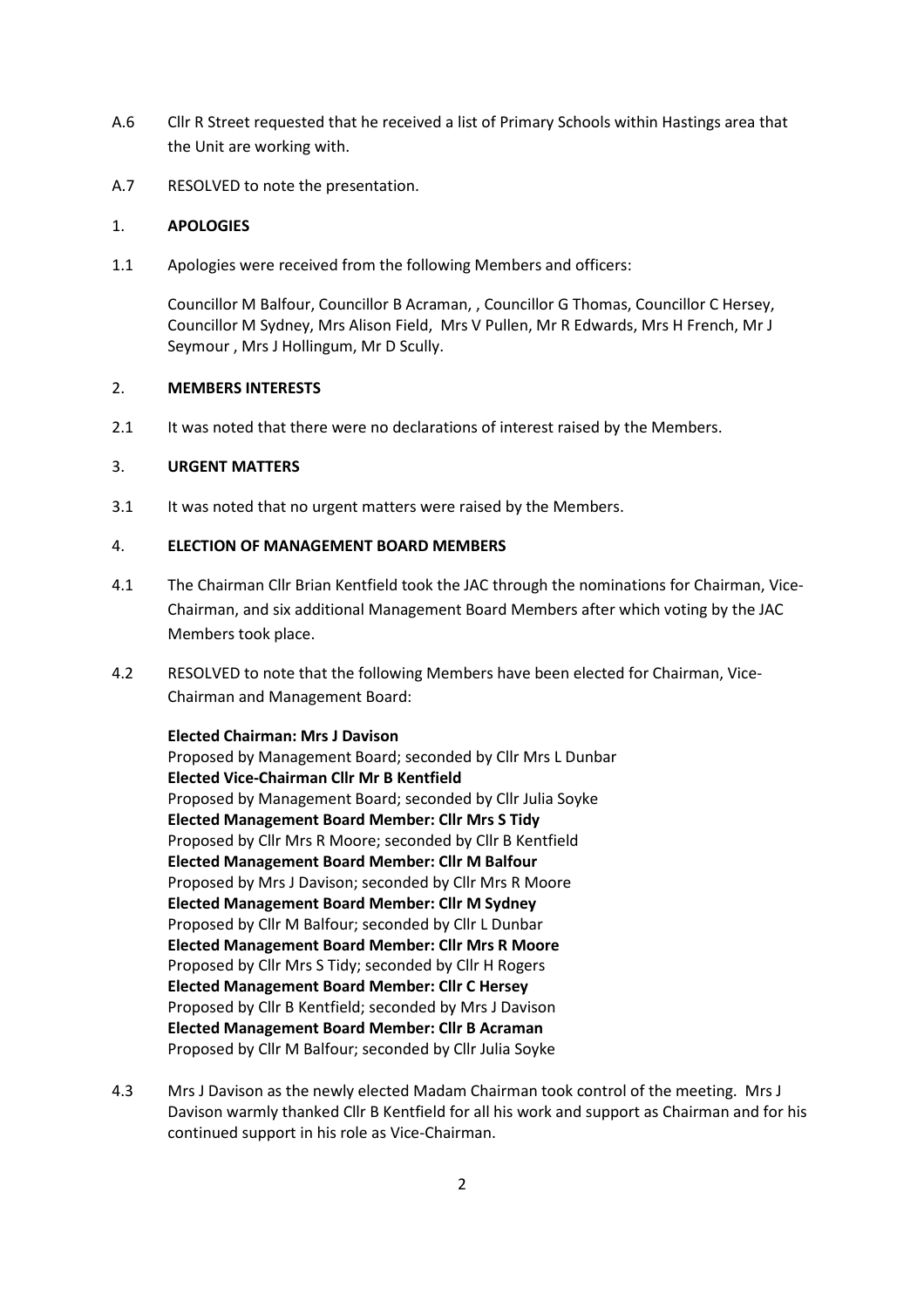### 5. **MINUTES OF THE JAC MEETING – 27 March 2015**

- 5.1 The Unit responded to Cllr Thomas' enquiry, 8.2 of the Minutes, with regard to utilising the 'Living Wage'. Sally Marsh confirmed that the Unit has used the 'Living Wage' pay structure for students and interns that have been supporting the Fields in the Weald Project.
- 5.2 RESOLVED to agree the Minutes of the meeting of 26 March 2015 as a correct record.

## 6. **MINUTES OF THE MANAGEMENT BOARD – 14 October 2015**

6.1 RESOLVED to note the Minutes of the Management Board held on 15 October 2015 as a correct record.

## 7. **MINUTES OF THE OFFICER STEERING GROUP – 30 September 2015**

- 7.1 The Committee considered a verbal report on the Office Steering Groups (OSG) workplan by the OSG Chairman, David Marlow.
- 7.2 David Marlow informed the Members that he had been re-elected as Chairman for the Officer Steering Group (OSG) and that there was a newly elected Vice-Chairman, Virginia Pullen, Landscape Architect, from East Sussex County Council. David Scully who was the Vice-Chairman is embarking on a Masters Course and, therefore, due to additional commitments was unable to take over the role as Chairman, but will remain as a representative for Tunbridge Wells Borough Council.
- 7.3 David Marlow informed the Members that the OSG meetings have been well attended due to the positive workplan that has been achieved.
- 7.4 The Group has been focusing on three main areas; prioritising LPAs agreed by the OSG Members to guide AONB Unit work planning, Housing and Renewable Energy emerged as the two highest ranked LPA's; researching best practise with planning policies across the AONB Local Authorities, a draft paper is to be circulated to officers; and investigating the process of setting up an AONB design panel which will support housing development from source and reflect the character of the High Weald.
- 7.5 David Marlow also confirmed that the Unit has received signed copies of the Service Level Agreement from all of the Local Authorities.
- 7.6 Cllr Mrs S Tidy asked whether there was a noticeable trend towards Planning Inspectors changing their views on building within the AONB. David Marlow responded that in the majority of the cases the Inspectors support the AONBs. It was suggested that the National Association of AONBs may wish to approach the Planning Inspectorate to offer training to build on their understanding and awareness of these issues.
- 7.7 RESOLVED to note the Minutes of the Officer Steering Group held on 30 September 2015 as a correct record.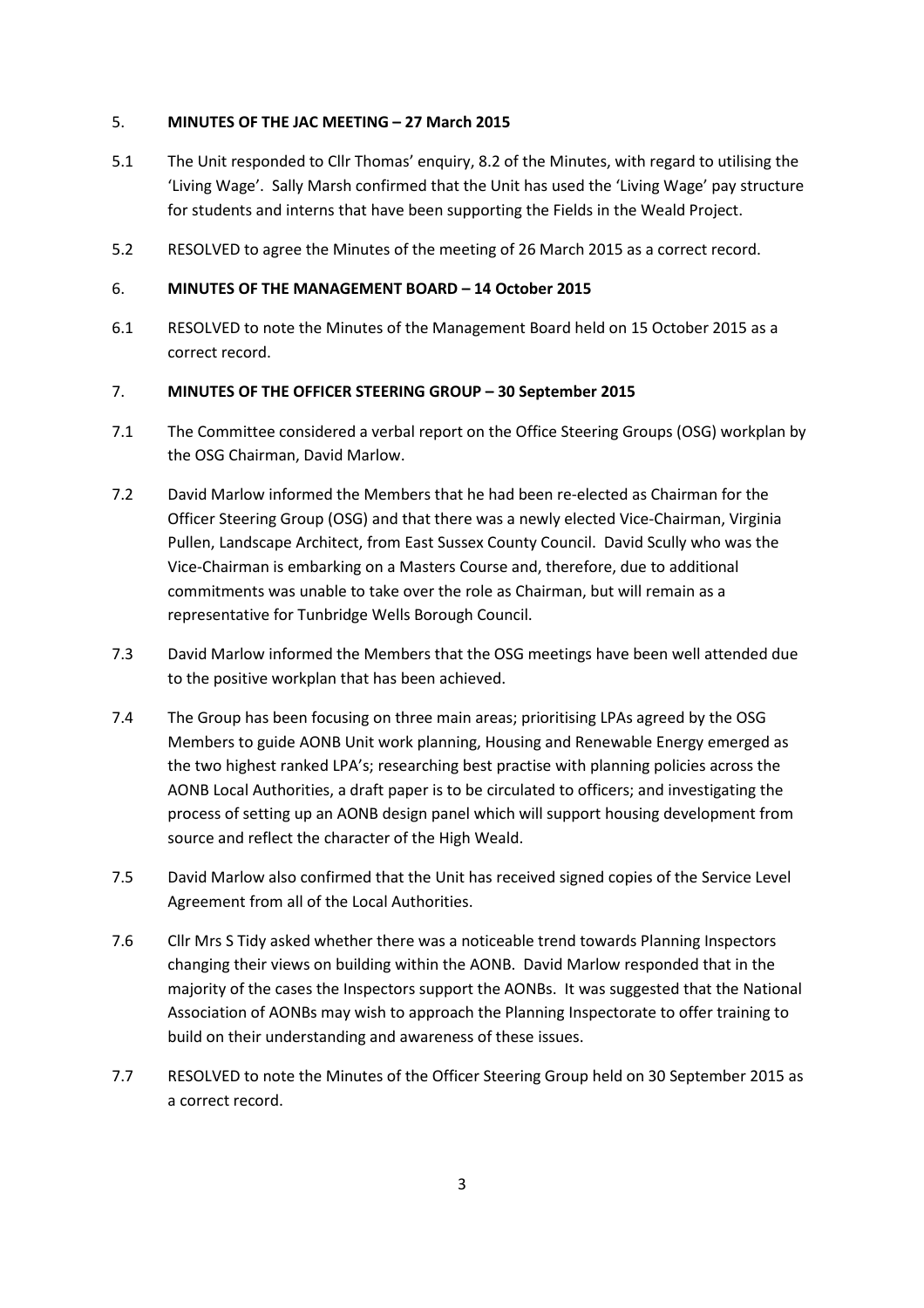#### 8. **PLANNING AND THE AONB**

- 8.1 The Committee considered a verbal report on planning and the AONB by the Unit's Co-Director, Jason Lavender.
- 8.2 Jason Lavender informed the Members that he has been covering the Planning Advisory role since the Policy Officer, Andrew Shaw, had left the Unit eighteen months ago. Since the relaxation of the planning regulations the number of applications received by the Unit for comment has increased in quantity and complexity and often the submissions were of poor quality. The developers often gave little regard to the AONB and only two applications to date have taken consideration of the AONB characteristics in a positive manner. Members of the Public are also becoming better informed and utilising the Management Plan information more effectively.
- 8.3 Jason Lavender also highlighted other areas which may put pressure on the Unit's workload including the possibility of Gatwick being again put forward as a site for additional runways; the continued pressure of fracking applications; and the extension of High Speed 1. There has also been an increase in Solar Farm applications across the High Weald.
- 8.4 The Unit has recently contacted the Parishes within the AONB to offer them support for their Neighbourhood Planning. There has been a positive response from the Parishes and the Unit's Research Officer is currently developing a pack to offer to the Parishes to provide environmental data and other AONB information.
- 8.5 Cllr Mrs L Dunbar commented that the Solar Farms may be less of an issue with the reduction of solar power subsidies. Cllr Mrs J Soyke asked whether the Unit had considered charging for their planning services. Jason Lavender responded that where appropriate this had been taken into consideration and there may be potential to do this at the preapplication stages. Tim Dyer also commented that the reduction in the number of Landscape Architects has restricted Local Authority's ability to effectively respond to the submissions.
- 8.6 Taking these areas into consideration the Unit is looking to work more closely with the Local Authorities on land allocation and SHLAAs as well as developing guidance notes/advice to increase awareness of the AONB characteristics such as eco-camping and solar farms.
- 8.7 RESOLVED to note the verbal report and the Unit's change in Planning Strategy with full support from the Committee.

## 9. **HIGH WEALD AONB STAFFING – 3 YEAR DIRECTION AND RESOURCING**

- 9.1 The Committee considered a report on High Weald AONB Staffing 3 year direction and resourcing by the Unit's Co-Director, Sally Marsh.
- 9.2 Sally Marsh took the members through the background to the changes in the Unit's staffing structure during 2015. The Unit were faced with a number of challenges to deliver the work programme due to the resignation of the Communications Officer after 6 months in the post; the Policy and Research Officer resigned in April 2015, after a lengthy sickness absence; and in May the Administer, Kerry Baldwin, moved into a new post outside of the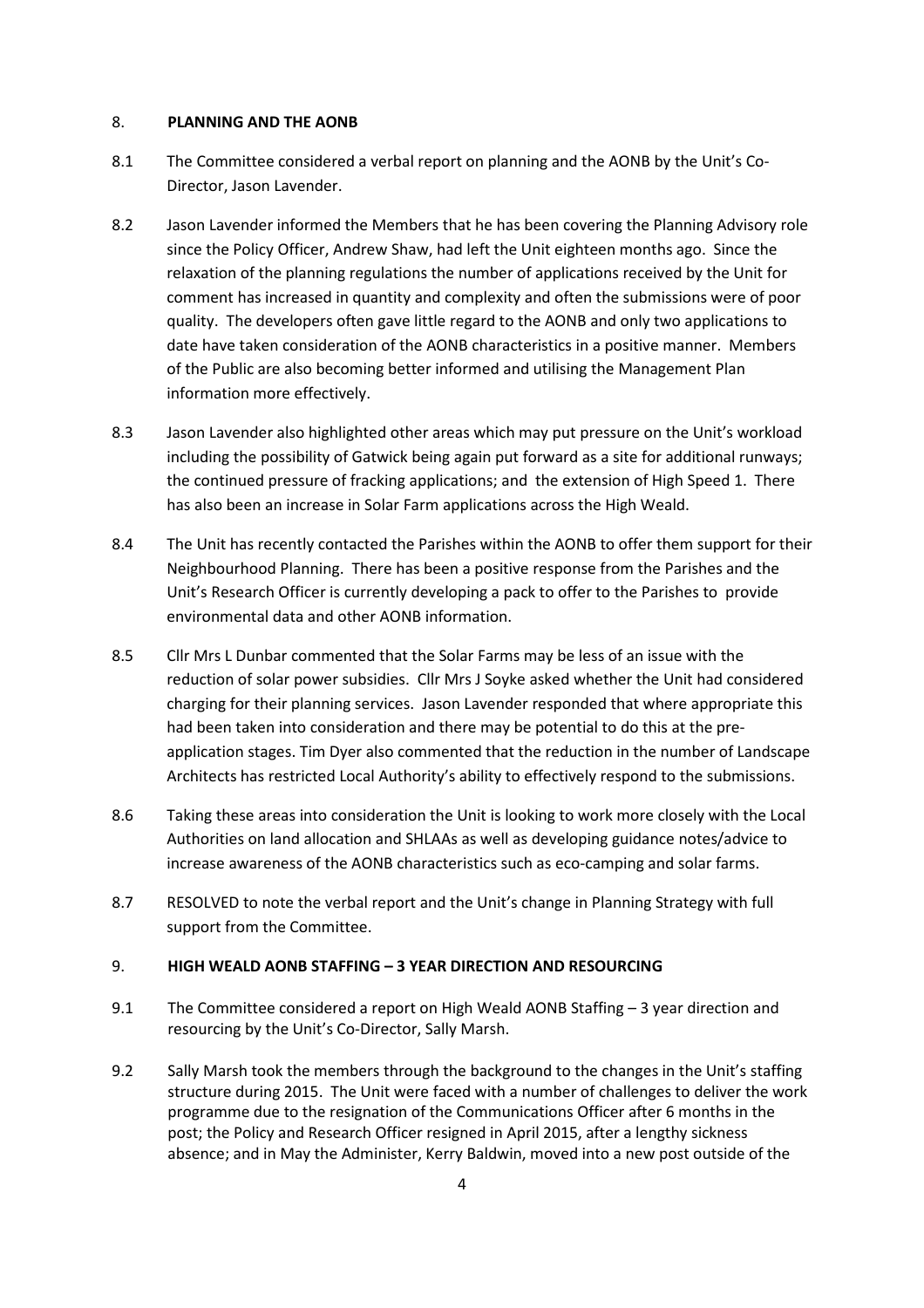Unit. In view of the savings and pressure on existing staff to meet work schedules the formal restructuring process was put on hold pending a review of the budget and work priorities.

- 9.3 The revision in the core team is driven by a renewed focus on supporting Local Authority partners in delivering the Section 85 requirements and therefore a part-time Principle Planning Advisor and full time Landscape Advisor post are being recruited.
- 9.4 Competition for external funding is intense and in order to secure future project funding from funders such as National Grid , water catchment partnerships and Natural England, two new posts have been created. The Land Management Advisor role was advertised and Tamara Taylor joined the team in October. Tamara has an excellent working knowledge of agriculture and countryside stewardship. Matthew Pitts who managed the Living Woods Project has taken on the Outreach Advisor post.
- 9.5 The Committee were informed that the Community Landscape Fund Panel (formerly Sustainable Development Fund) will evolve into a project scrutiny panel which will support externally funded landscape enhancement activities . The Unit has discussed with Mrs J Davison taking on the role of leading this panel which should be in place by January 2016.
- 9.6 The report is reflected in the draft revenue budge for 2016/17 and the staffing changes should be in place by 31 March 2016.
- 9.7 RESOLVED to note the report and agree to the changes to the staff structure which are reflected in the draft revenue budget 2016/17.

#### 10. **REVENUE BUDGET 2016/2017**

10.1 The Committee considered a report on the draft Revenue Budget for 2016/17 by the Deputy Treasurer.

Points to note:

- The draft revenue budget would be presented as a balanced budget assuming Local Authorities maintain their core contribution at the 2016/17 level and the use of project reserves.
- The budget confirmed that Defra contribution will be at £204,000 for 2016/17, and it assumes the local authority contributions would remain at £84,700.
- The draft budget allows for a smaller core team, reducing 5.5 FTE staff to 4.4 FTE. Staff costs are subject to inflation of 1% and incremental progression as result of revised grades following the Single Status review.
- Self-Funding Projects budget is attached at Appendix B. The Partnership's project budget has been rationalised into 3 programmes; Management Plan Research and Evidence; the Landscape Enhancement Initiative; High Weald Heroes and Project Development.
- The Defra grant contribution allocated to Partnership Projects is £38,800.
- 10.2 The draft revenue budget may be impacted by the autumn statement. However, up to a 10% reduction in core budget can be accommodated if required.